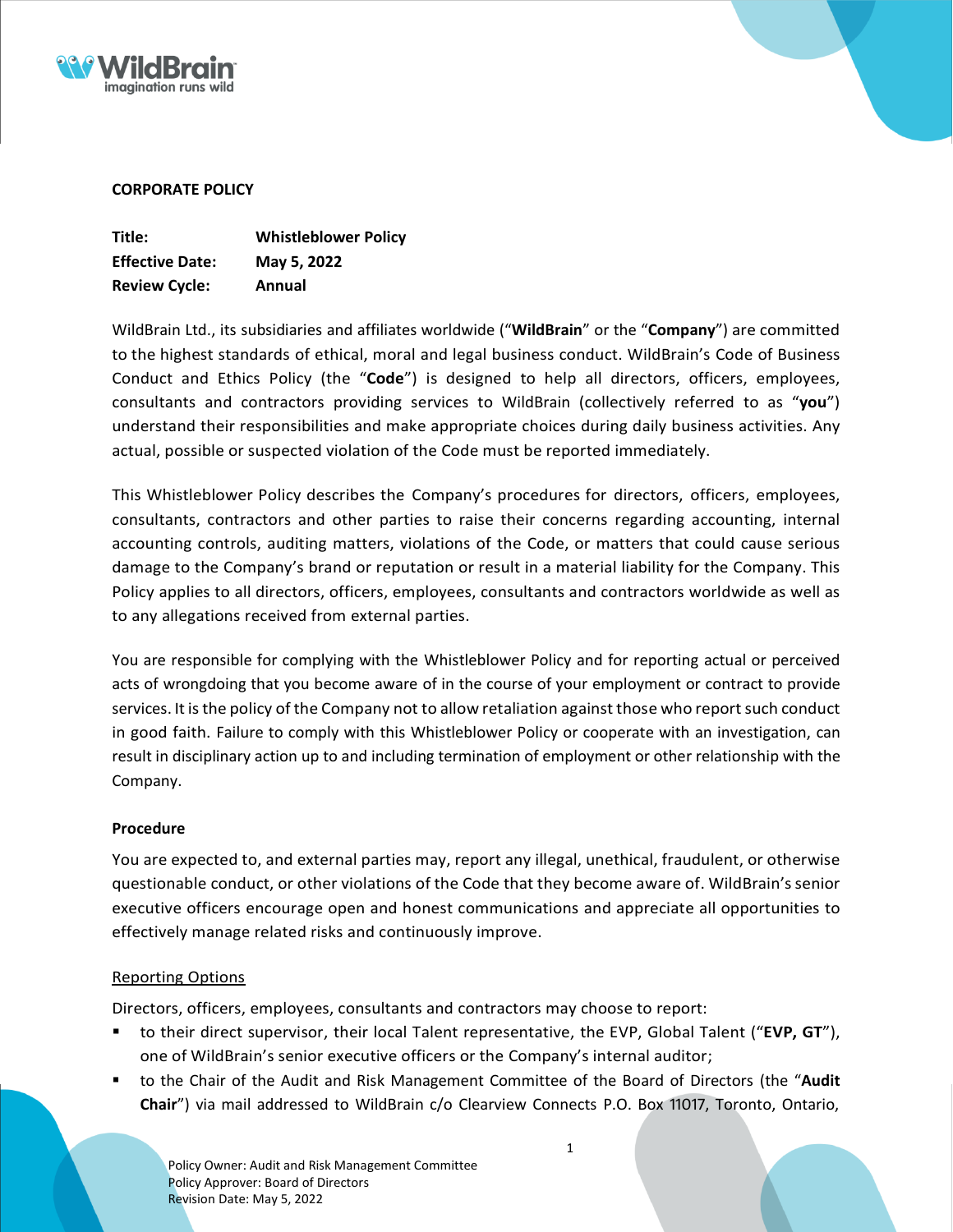

Canada, M1E 1N0, Attention: Chair of the Audit and Risk Management Committee of the Board of Directors; or

▪ via ClearView Connects (the "**Whistleblower Helpline**"), a service managed by ClearView Strategic Partners Inc., an independent third-party organization.

While WildBrain would prefer that an individual provide contact information, you may choose to remain anonymous. All reports and subsequent investigations are confidential.

A report to law enforcement, regulatory, or administrative agencies may be made instead of, or in addition to, a report directly to the Company through any of the methods specified in this Policy.

### Whistleblower Helpline

In situations where you may not be able to speak up directly, the Whistleblower Helpline provides an avenue to report wrongdoing or unethical behavior anonymously, confidentially, and securely so you are able to speak up with confidence.

To make a complaint or concern via the Whistleblower Helpline, you can choose from any of the following methods:

- a. **Online**  go **[here](https://www.clearviewconnects.com/Home.htm?org=WildBrain&lang=en)** and follow the step by step instructions. Features include the ability to maintain your anonymity, by simply refraining from including identifiable information with your report, upload documents and files to your report, report in multiple languages.
- b. **Telephone hotline live operator**
	- For North America toll-free numbers call 833-265-6829
	- For UK shared toll-free number call: 0330 808 4790

The operator will help you submit your report.

- c. **Telephone hotline voice message – Call the numbers above**. You will be able to leave a voicemail message containing your report.
- d. **Mail** Send a confidential hard copy report to ClearView Connects™, P.O. Box 11017, Toronto, Ontario, Canada, M1E 1N0.

The ClearView Connects™ system will immediately notify the designated employees of WildBrain responsible for reviewing complaints ("**Designated Reviewers**") and the Audit Chair, for all matters, when a report has been submitted. Designated Reviewers include the EVP, GT, the General Counsel (or delegate) and the Company's internal auditor. If the suspected wrongdoing or improper conduct is being perpetrated by any of the Designated Reviewers, the COO, CFO, CEO, General Counsel or involves complaints relating to accounting, internal controls, auditing, or financial reporting matters, the report will be submitted only to the Audit Chair.

Upon receipt of a complaint or concern, the Designated Reviewers (or Audit Chair, as applicable) will act to resolve any issue by communicating with the complainant through appropriate means, including through the ClearView or other similar portal. All complaints and concerns will be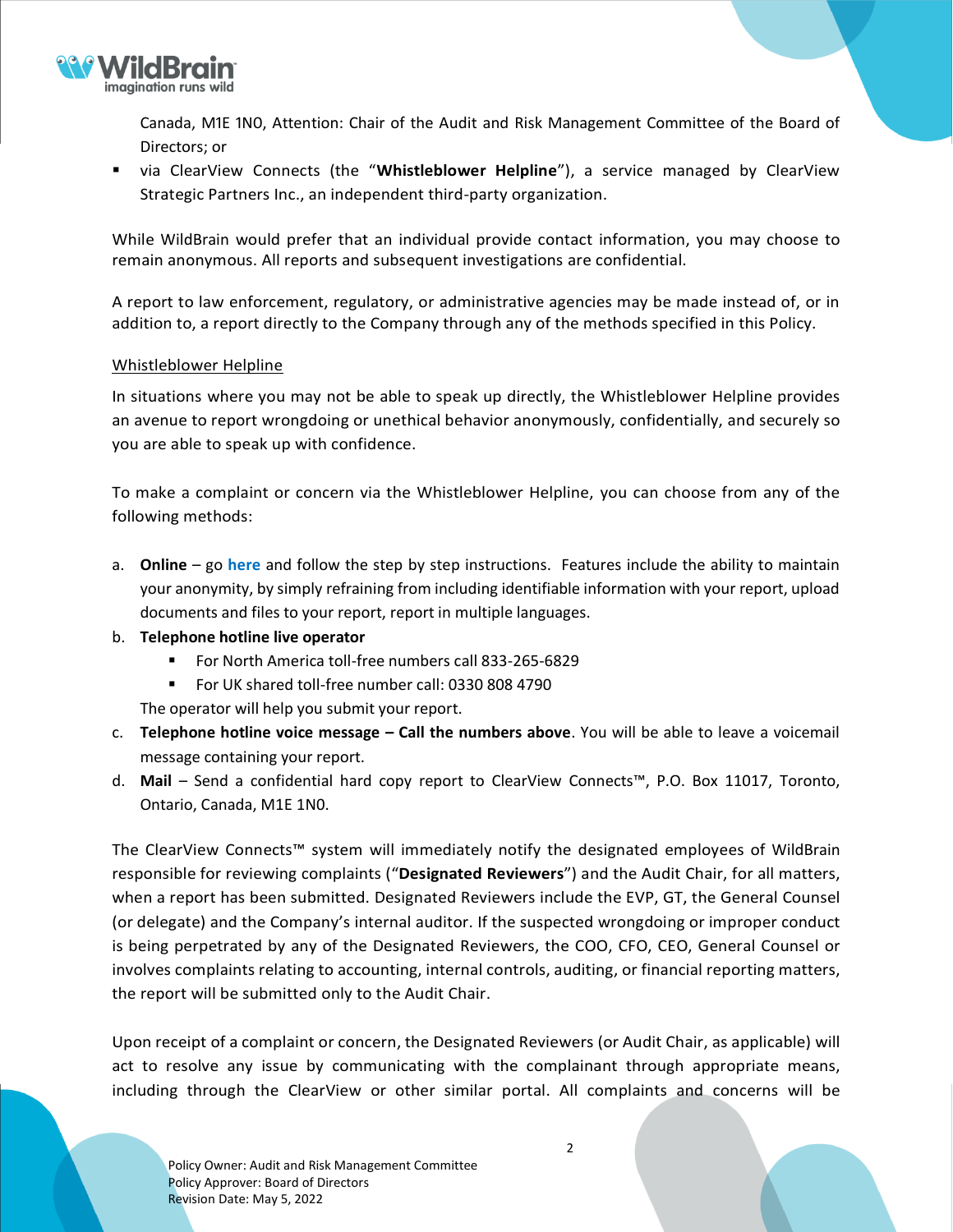

investigated in accordance with WildBrain's Investigation Procedures, and appropriate action will be taken. Each complaint or concern will be treated as confidential (except as may be reasonably necessary under the circumstances to facilitate the investigation, take remedial action, or comply with applicable law), and if requested, the anonymity of the complainant will be preserved to the fullest extent possible.

## What Concerns To Report

Reporting in good faith means you honestly believe something is improper and allowing it to continue could harm WildBrain. You should raise your concerns in good faith if you have reasonable grounds to suspect reportable activities relating to the Company such as the following:

- conflicts of interest including diverting a potentially profitable transaction to an employee (or such employee's family members) or outsiders, which transaction would normally generate profits for the Company;
- misappropriation of Company funds, assets, or property (e.g., sale, assignment or purchase of fictitious or misrepresented assets);
- fraud and fraudulent activities (e.g., submitting claims for reimbursement of goods or services not actually received or provided);
- **E** improper or fraudulent accounting, auditing, or financial reporting;
- misrepresentations or false statements to or by a senior officer or accountant regarding a matter contained in the financial records, financial reports or audit reports of the Company;
- forgery or alteration of documentation;
- improper payments, such as illegal political contributions, bribes, kickbacks, and payoffs to government officials, intermediaries, customers or suppliers;
- improper related-party transactions in which one party received some benefit not obtainable in an arm's-length transaction;
- the offer or acceptance of gifts, free services or entertainment outside of the normal business environment which violate the Code;
- insider trading;
- data and security breaches;
- failure to preserve the confidentiality of confidential information;
- theft and embezzlement;
- illegal discrimination or harassment of any kind;
- failure to comply with any law, regulation or guideline governing the operations of the Company; concealing or withholding information pertaining to any of the matters above; and
- any other matter.

This list is illustrative and non-exhaustive, any director, officer, employee, consultant or contractor with a concern about any legal or regulatory compliance matter, accounting or auditing matter, or any other matter which such person believes in good faith is in violation of the Code, should report such concerns.

Policy Owner: Audit and Risk Management Committee Policy Approver: Board of Directors Revision Date: May 5, 2022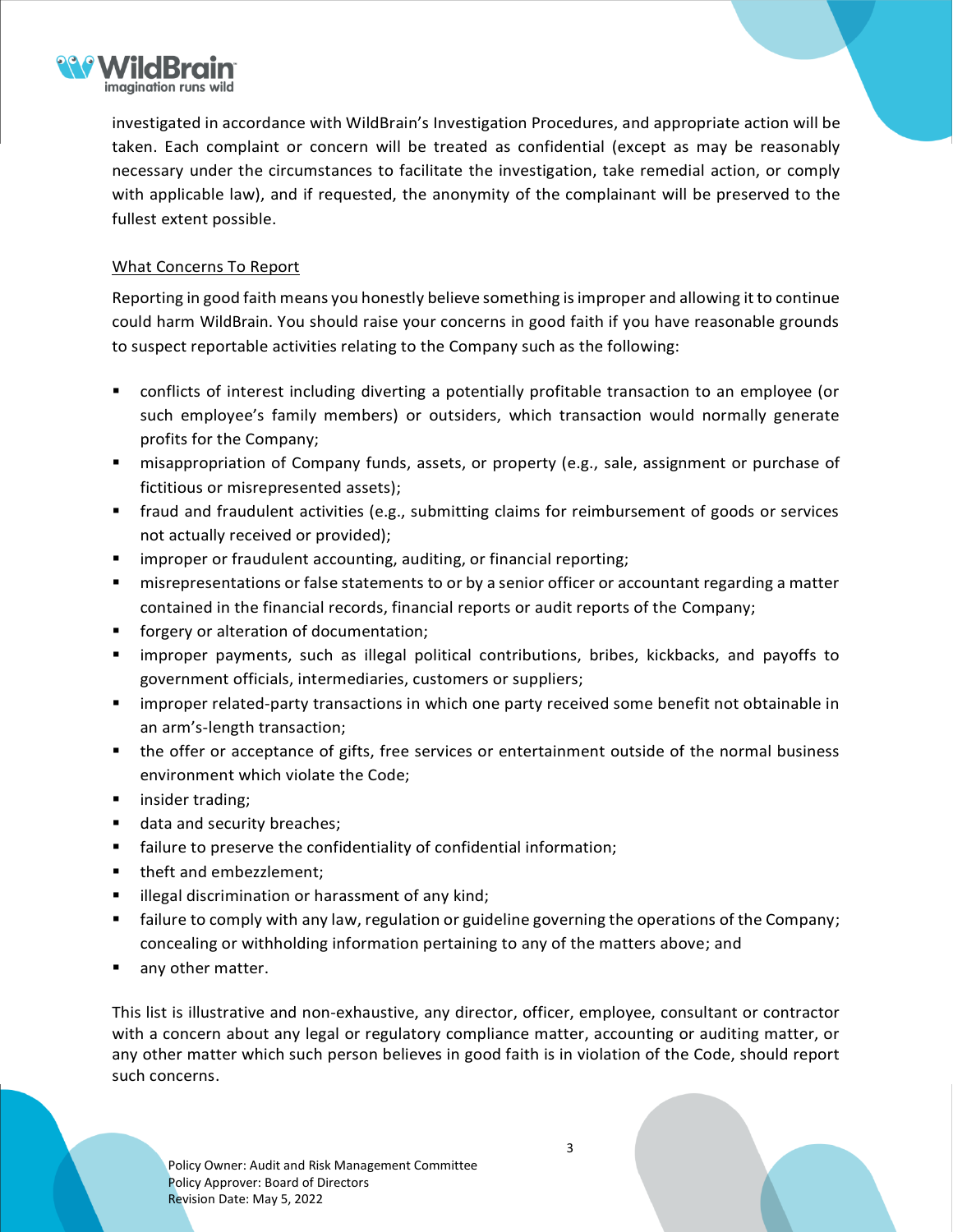

Matters related to employee relations can be reported directly to Talent, except for workplace issues, such as harassment or unfair treatment that an individual feels cannot be resolved through the existing Human Resource procedures.

Finance and accounting matters that are not related to fraudulent or questionable activity can be reported directly to Finance and Accounting.

If you are reporting a rumor you have heard about some possible improper activity in the workplace, please indicate that this is a rumor, and that you are not sure if it is true.

If you are still unsure about a situation, you can also use ClearView Connects™ to ask WildBrain related questions and get advice and guidance on how best to address your concern – anonymously and confidentially.

### **Investigation**

Upon receiving a report, the Chair of the Investigations Committee ("**Investigations Committee Chair**") or the Investigations Committee, as appropriate in the circumstances, shall determine the required next steps in a manner as described in WildBrain's Investigation Procedures. The Investigations Committee Chair will assign the responsibility for investigation of the allegation to an appropriate representative ("**investigator**") based on the information reported and nature of the allegation.

Investigation activity will be conducted without regard to the suspected wrongdoer's length of service, position, title, or relationship. Investigations may consist of interviews, document reviews, data gathering, and observation. As part of the investigation process, you may be asked to provide information pertaining to the alleged incident. You must fully cooperate with the investigation process and provide complete, honest, and accurate information.

### **Commitment to Non-Retaliation**

This Policy is intended to encourage and enable you to raise serious concerns without fear of reprisal, subsequent discrimination, harassment or disadvantage. The Company will protect those who, in good faith, report concerns from retaliatory actions. WildBrain will not tolerate retaliatory behavior of any kind. Any individual found to have retaliated against someone who has reported a violation in good faith is subject to discipline up to and including termination.

If you have been subject to any conduct that you believe constitutes retaliation for having made a report in compliance with this Policy or for having participated in any investigation relating to an allegations regarding illegal, unethical, fraudulent, or otherwise questionable conduct, or other violations of the Code, please immediately report the alleged retaliation to one of the individuals set out above under the heading "Reporting Options", ideally within ten days of the offending conduct. These individuals will ensure that an investigation is conducted in a timely fashion. If, for any reason, you do not feel